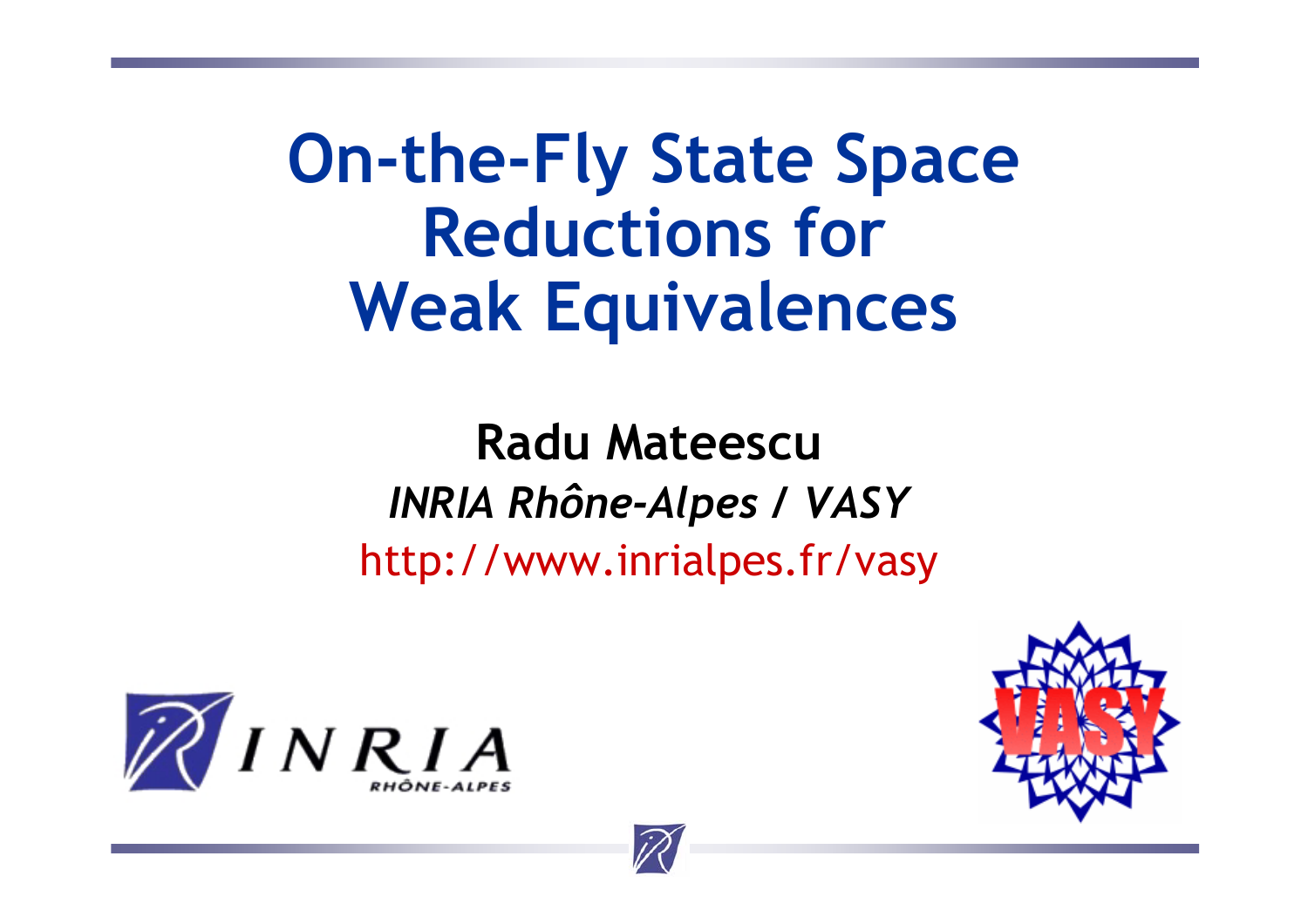# **Outline**

- Introduction
- • On-the-fly reductions
	- Tau-compression
	- Tau-closure
	- Tau-confluence
- •**• Applications** 
	- State space generation
	- –Model checking
	- –Equivalence checking
- Conclusion and future work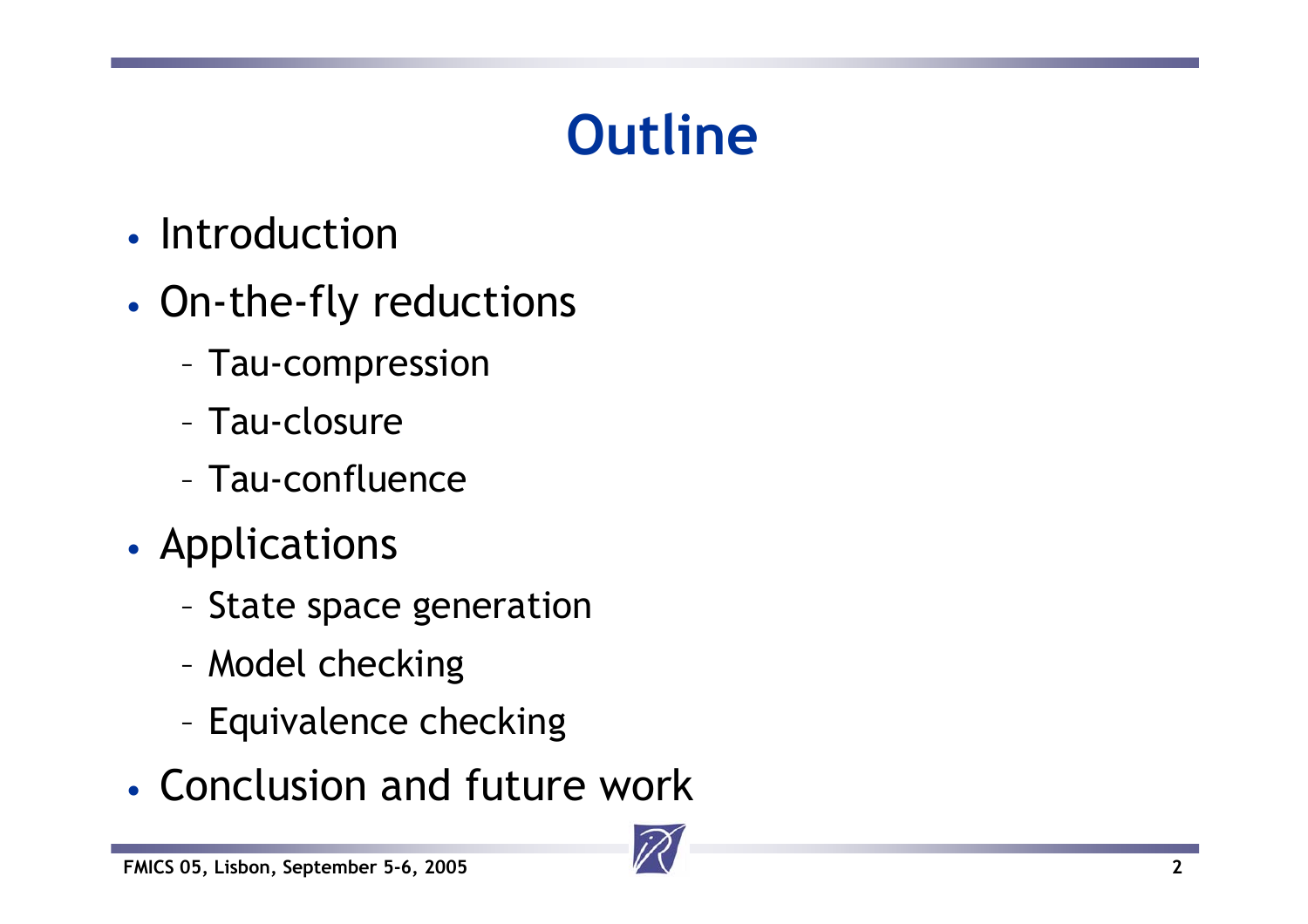# **On-the-fly verification**

- Characteristics:
	- Applicable to finite-state concurrent systems
	- Demand-driven construction of the state space
	- Can detect errors in (very) large systems
	- –Simple way to fight against state explosion
- "Traditional" methods:
	- Equivalence checking (bisimulations)
	- Model checking (temporal logics)
- • Objective:
	- Further improve performance of on-the-fly verification
	- Develop generic, reusable modules

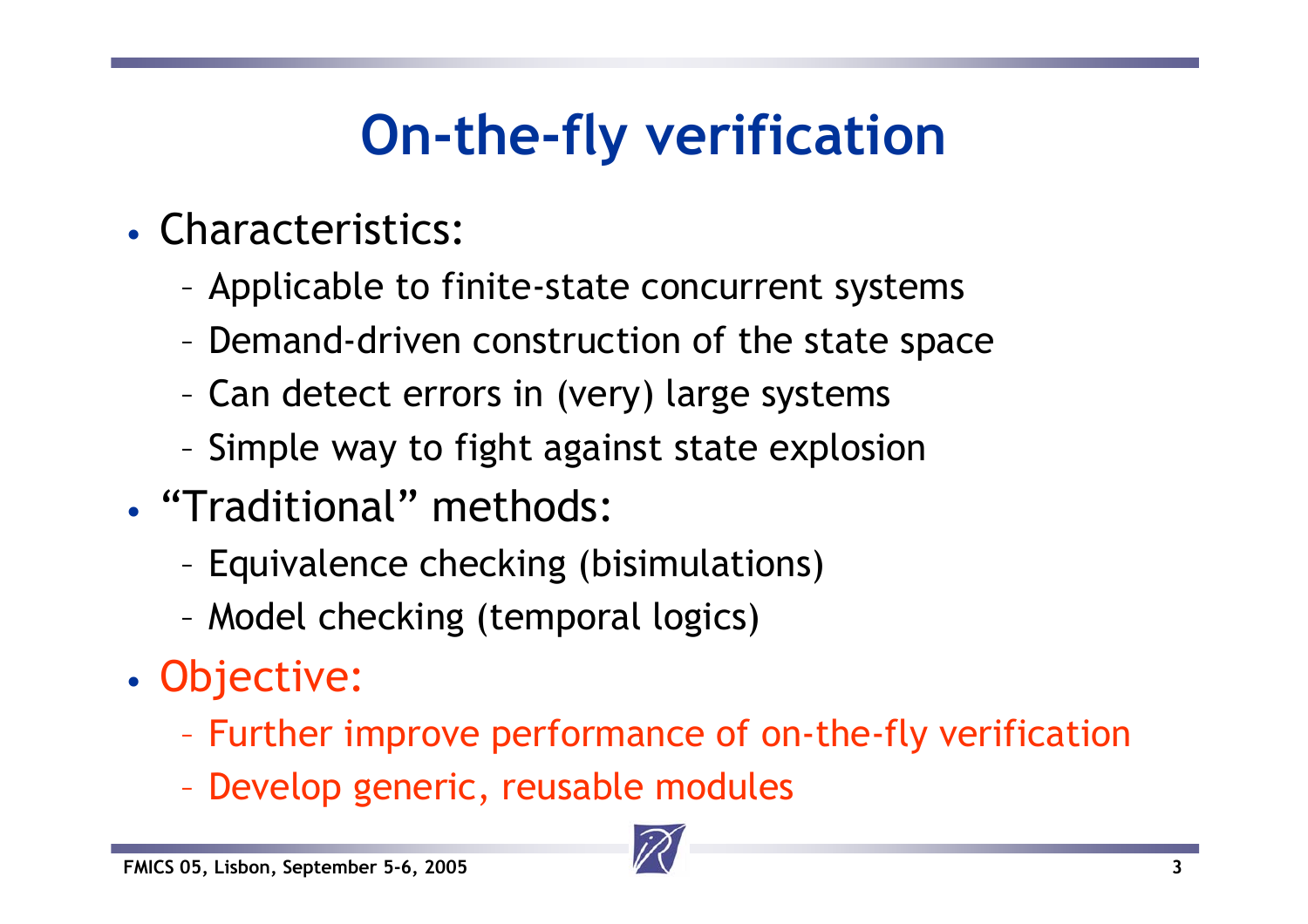### **Labelled Transition Systems**



CADP toolbox (http://www.inrialpes.fr/vasy/cadp)

- Explicit representation (succ/pred function)
	- BCG (Binary Coded Graphs)
- Implicit representation (successor function)
	- OPEN/CAESAR [Garavel-98]

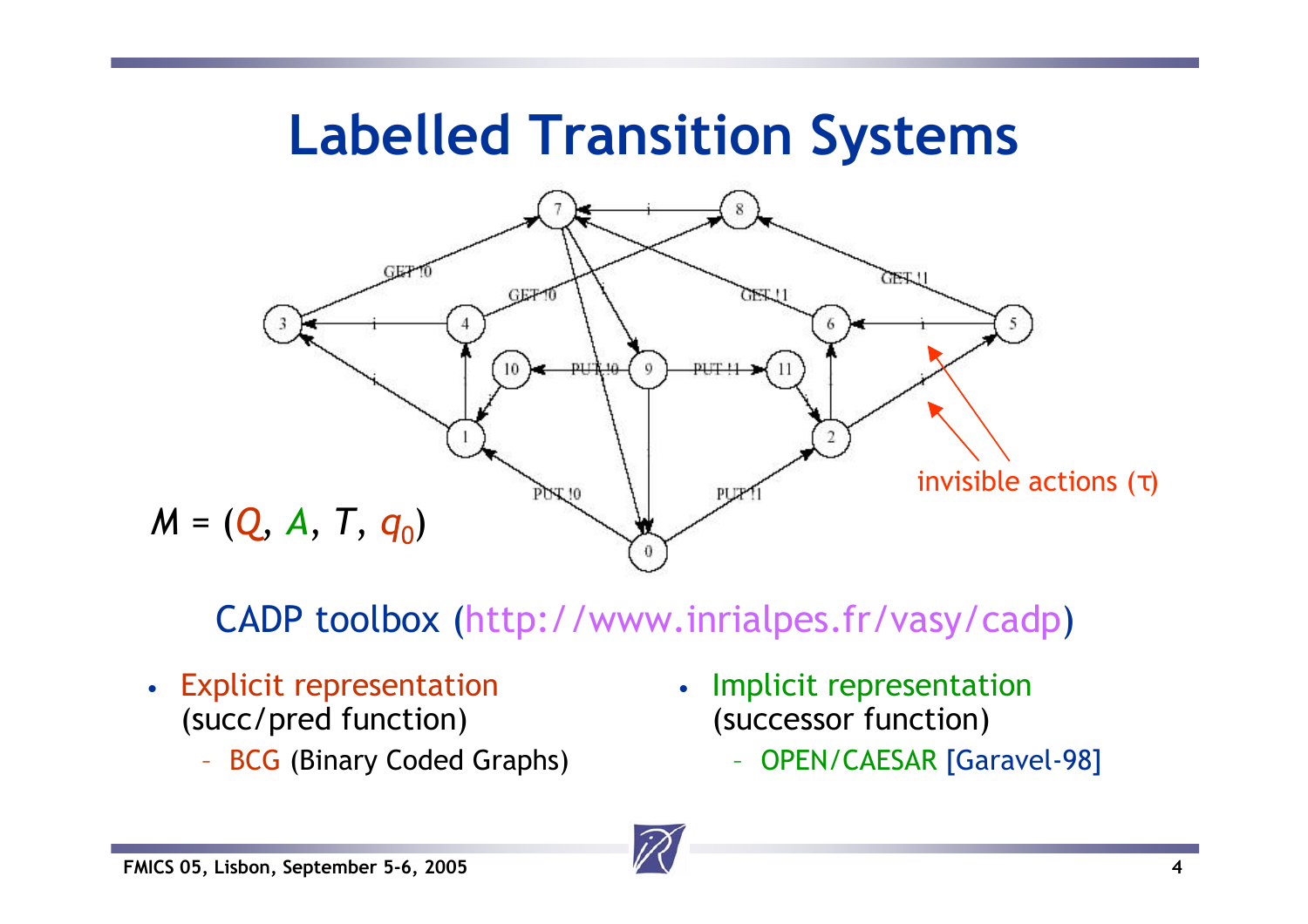# **On-the-fly LTS reductions**

- Idea: insert a *reductor module* ("accelerator") in front of the on-the-fly verification tool
- • Requirements for the reductor module:
	- $\mathcal{L}_{\mathcal{A}}$  Must work on-the-fly
		- $\rightarrow$  forward traversal of the LTS following τ-transitions
	- Must be compatible with the verification problem
		- → preserve *weak* equivalence relations on LTSs
	- $\mathcal{L}_{\mathcal{A}}$  Must enhance performance whenever possible  $\rightarrow$  overhead compensated by the reduction achieved
- •• Implemented using Open/Caesar
	- –Reductor : implicit LTS  $\rightarrow$  reduced implicit LTS
	- –Language-independent and application-independent

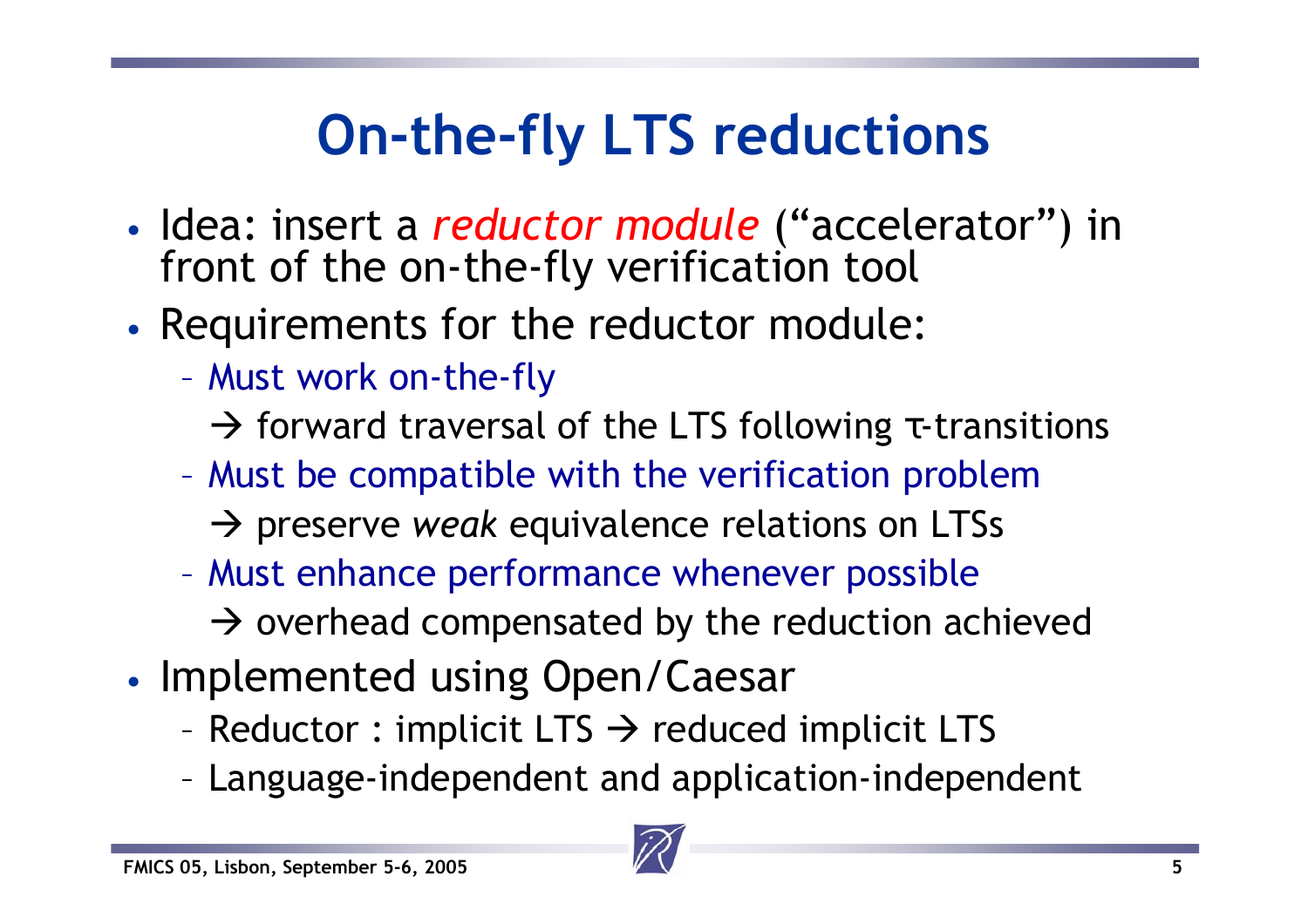### **Related work(on-the-fly reductions on LTSs)**

- •• Property-driven reductions
	- –Selective µ-calculus [Barbuti-et-al-99]
	- –Equivalence derived from the formula being checked
- Transitive reflexive closure over τ-transitions
	- –Algorithms based on graph traversal [Ioannidis-et-al-93]
	- – Applied for test generation [Jeron-Morel-97]  $\rightarrow$  algorithm avoiding recomputations
- Partial order reductions
	- – Compatible with observational equivalence / weak mucalculus / action LTL [Smolka-Liu-99, Magee-Kramer-99]
	- Tau-confluence
		- Global algorithm [Groote-vandePol-00]
		- Local algorithms [Blom-vandePol-02, Pace-Lang-Mateescu-03]

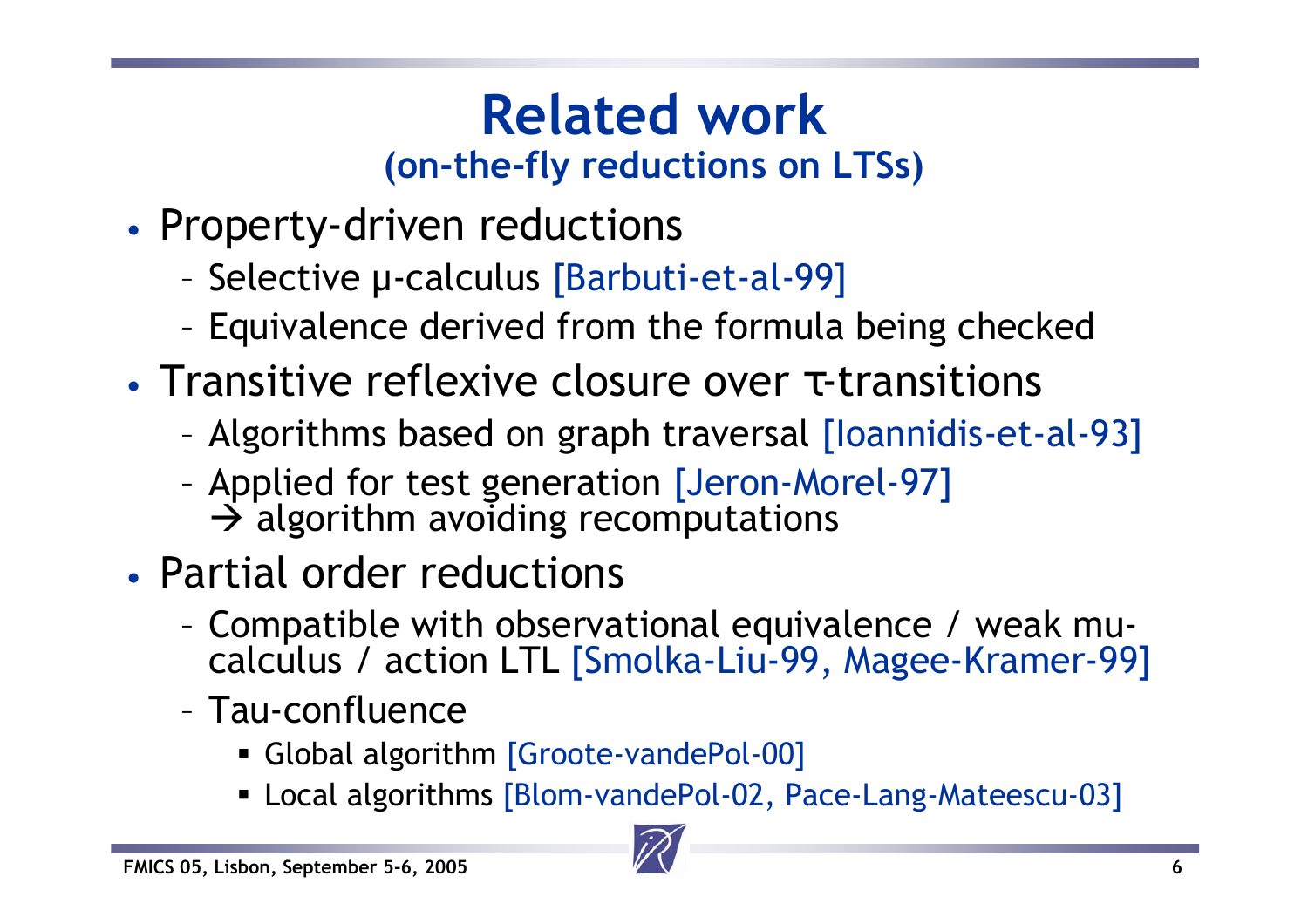## **Tau-compression**

- • Collapsing of strongly connected components containing only  $\tau$ -transitions ( $\tau$ -SCCs)
- •Preserves branching equivalence
- • Algorithm:
	- –Depth-first search (DFS) along τ-transitions
	- –Detection of τ-SCCs [Tarjan-72]
	- –Root of τ-SCC: representative for all states of the τ-SCC
	- – Successors of representative = successors of all states in the  $\tau$ -SCC
- • Complexity:
	- Linear in the LTS size

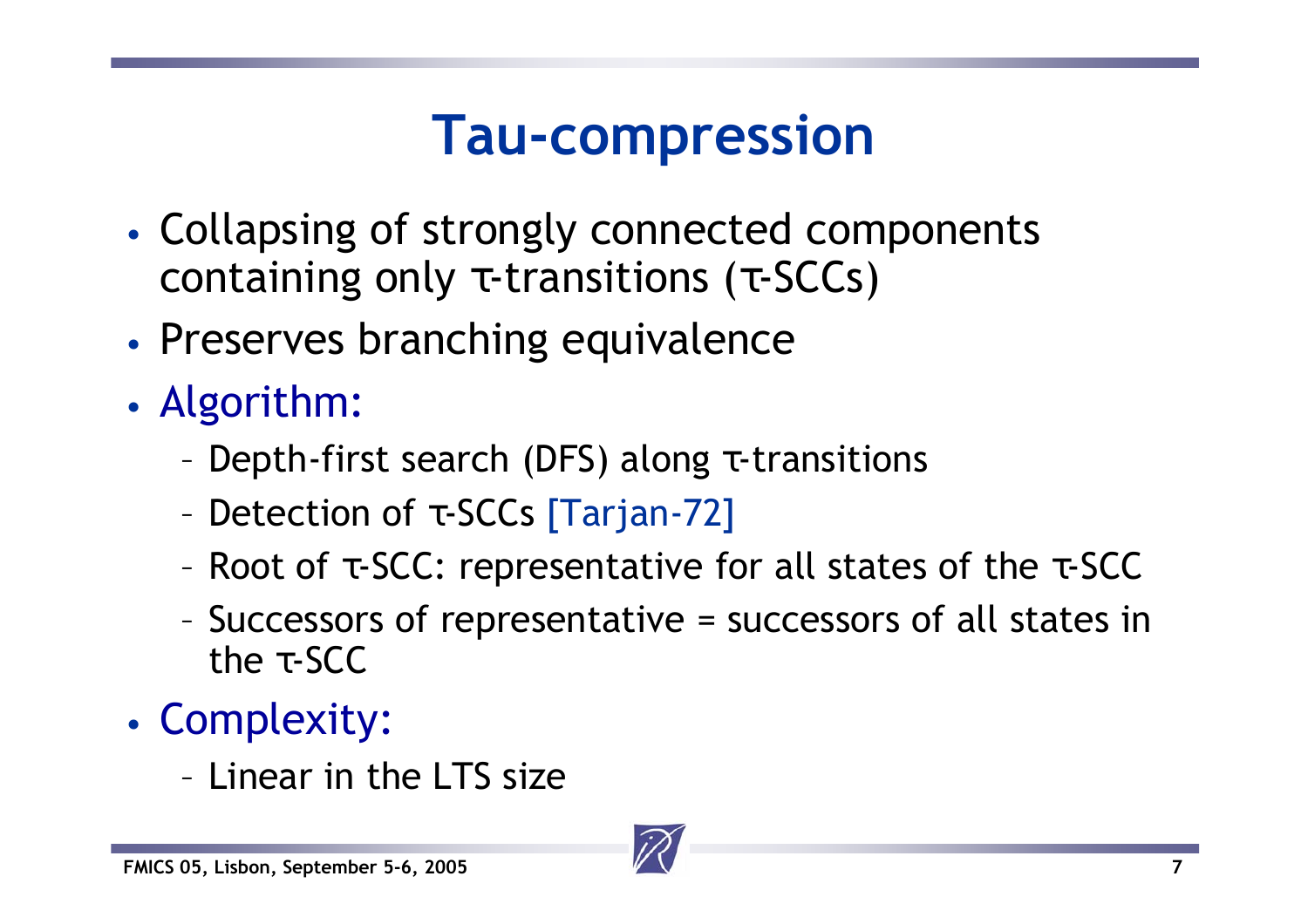## **Example**





LTS with its τ-SCCs and their representatives

Reduced LTS after calling τ-compression on states 0 and 6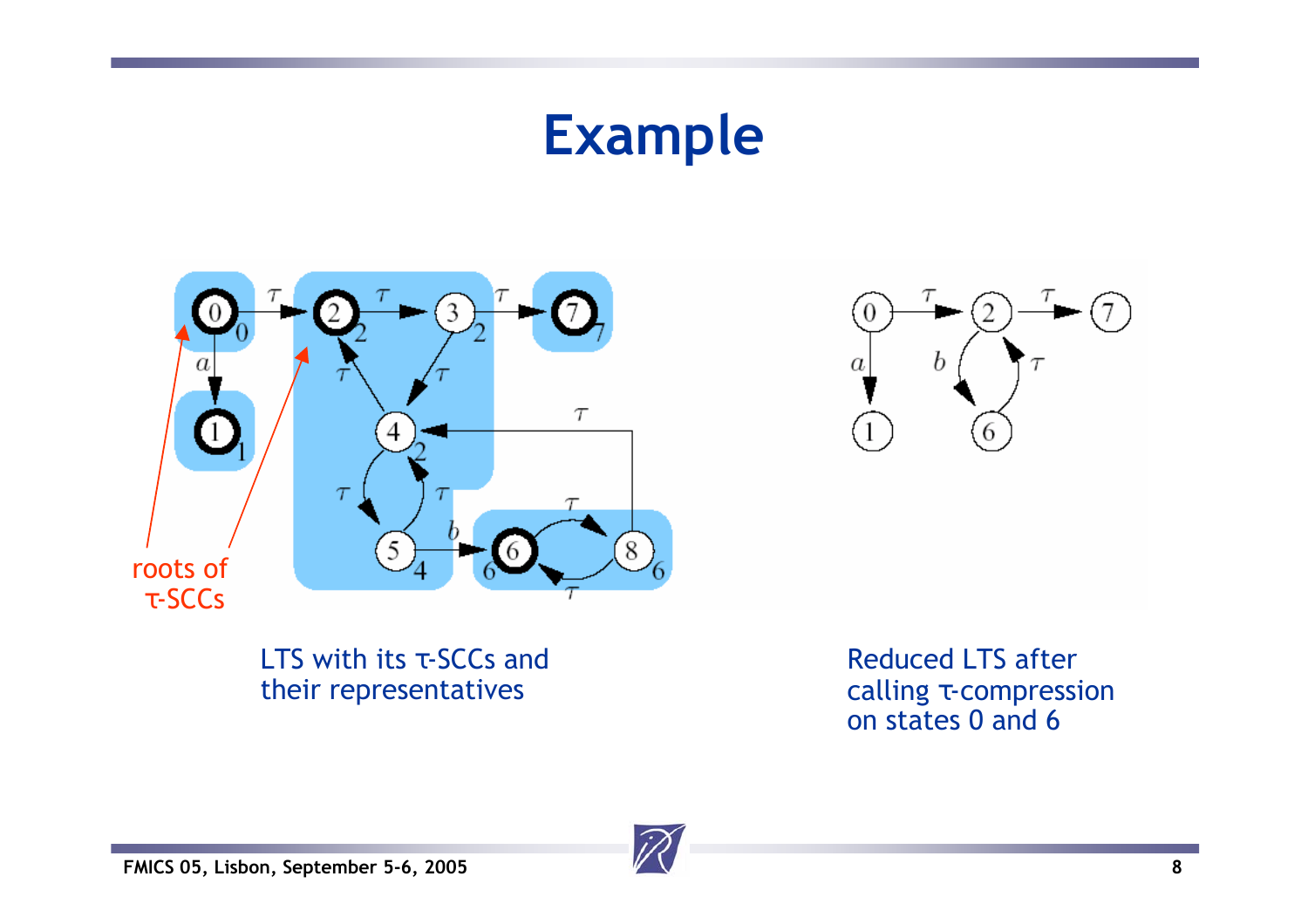## **Tau-closure**

- Transitive reflexive closure over τ-transitions
- Preserves τ\*.*a* equivalence
- • Algorithm:
	- –Assumes no τ-cycles (apply τ-compression first)
	- 1st DFS over τ-transitions
		- Compute reachable segments on the frontier of the DFS forest
		- **-** Compute cross  $\tau$ -transitions (relating neighbour DFS subtrees)
	- 2nd DFS over cross τ-transitions
		- **Compress sequences of cross**  $\tau$ **-transitions**
- • Complexity:
	- –Linear in the LTS size (first call)
	- –Increase towards quadratic (subsequent calls)

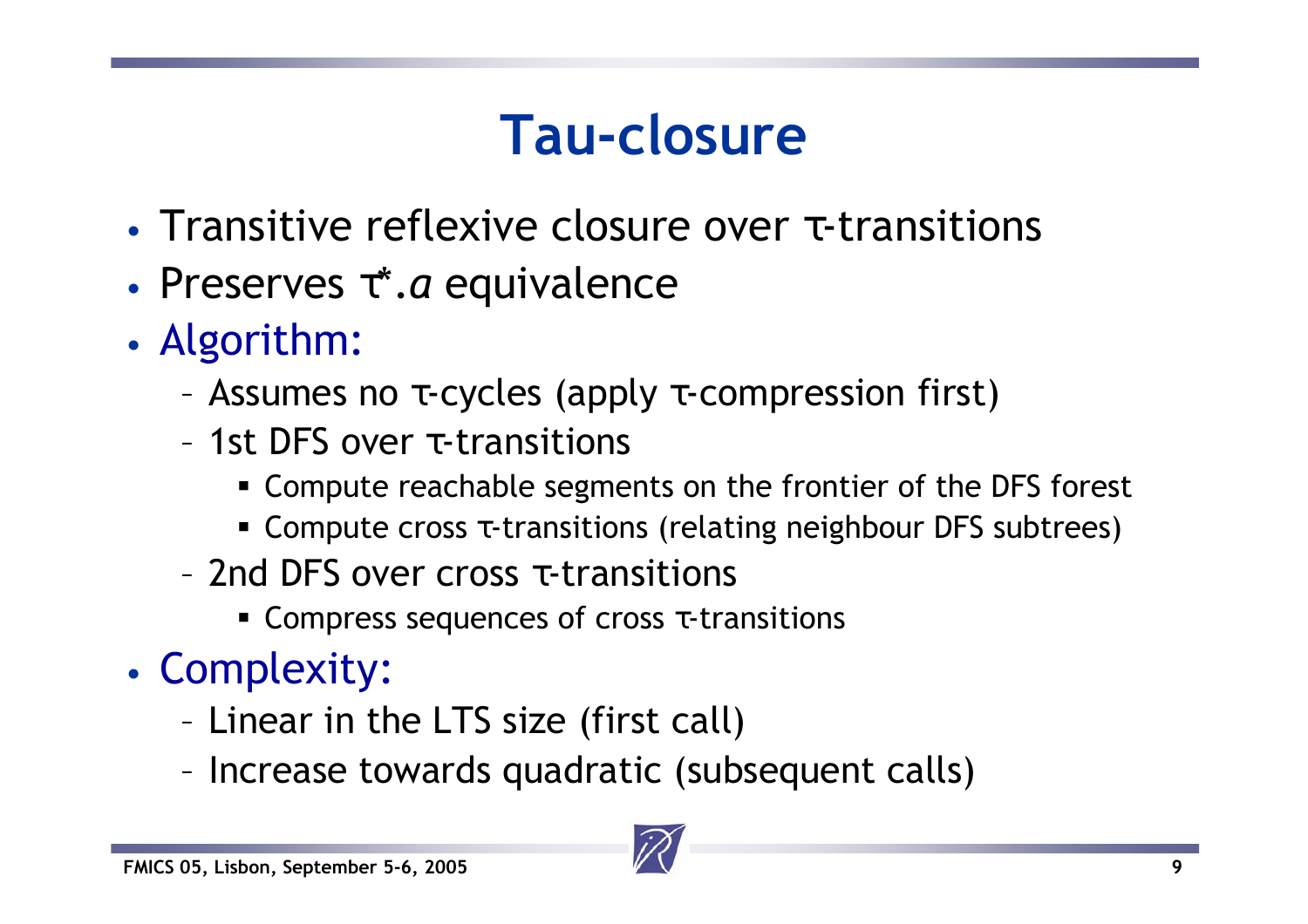## **Example**





states in the frontier of the DFS forest

> LTS with fields *next* (dashed arrows), *last* (dotted arrows), and *cross* (marked when not empty)

Reduced LTS after calling τ-closure on states 0 and 5

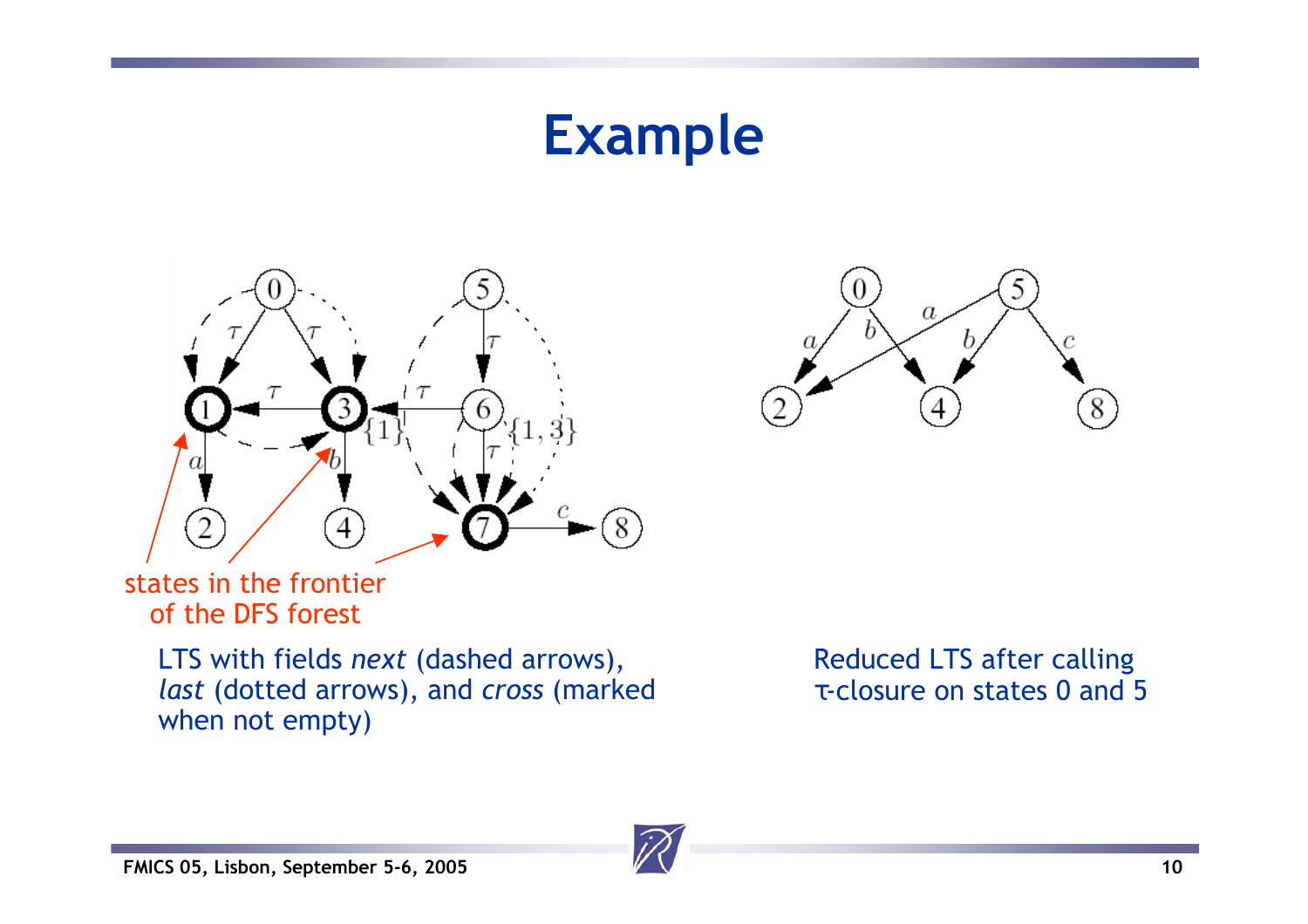## **Tau-confluence**

- •• Identify confluent τ-transitions [Groote-vdPol-00]
	- – Delete neighbours of confluent τ-transitions (τ-prioritisation)
	- –Confluent τ-transitions can be collapsed
- •Preserves branching equivalence
- • Algorithm:
	- –Assumes no τ-cycles (apply τ-compression first)
	- – Detects confluent τ-transitions by a local resolution of a Boolean Equation System [Pace-Lang-Mateescu-03]
	- –Collapse sequences of confluent τ-transitions
- • Complexity:
	- Linear in LTS size and quadratic in LTS branching factor

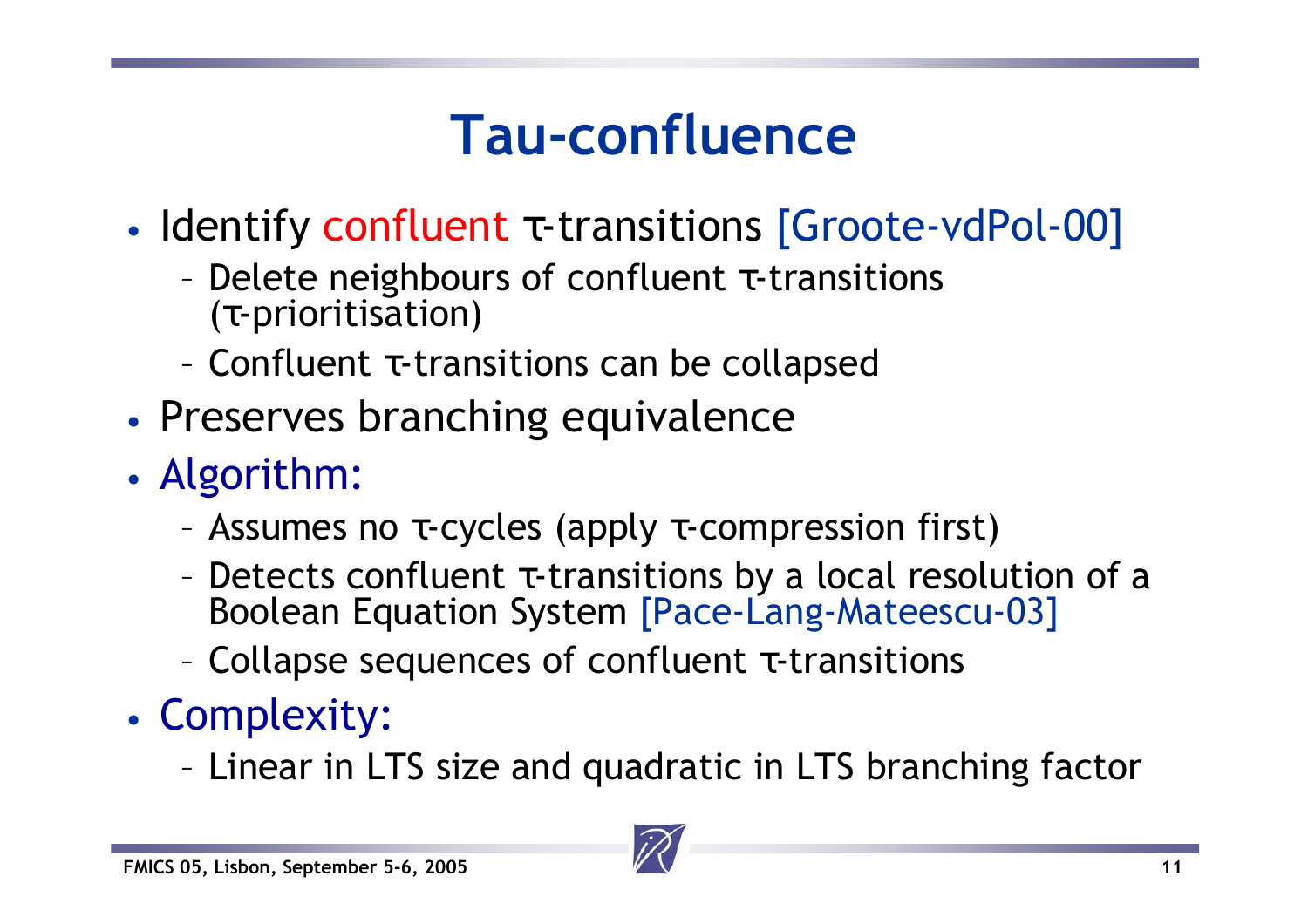## **Example**



LTS with  $\tau$ -confluent transitions (thick arrows) and state representatives computed by collapsing τ-sequences

Reduced LTS after calling τ-confluence on states 0 and 7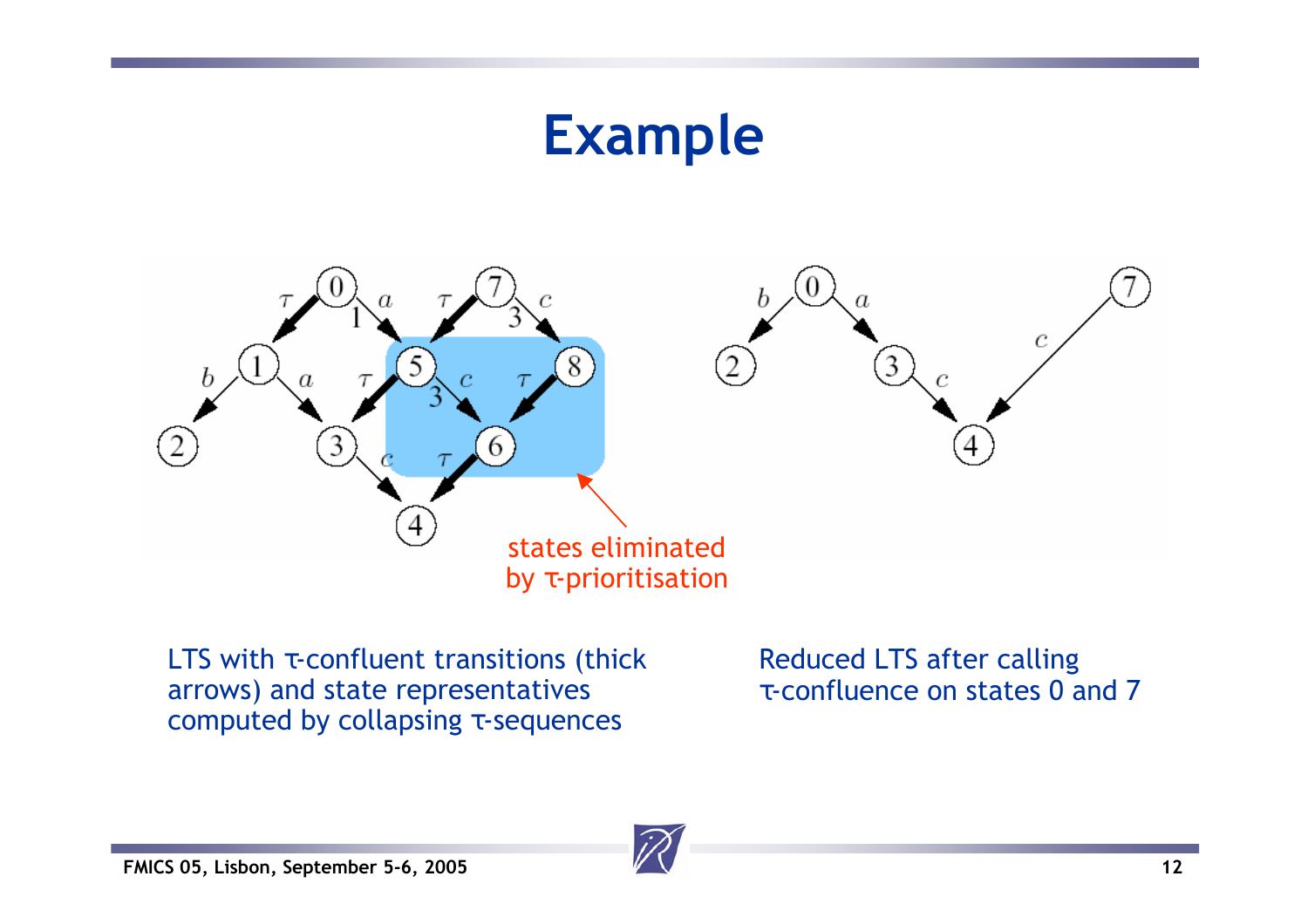### **State space generation**

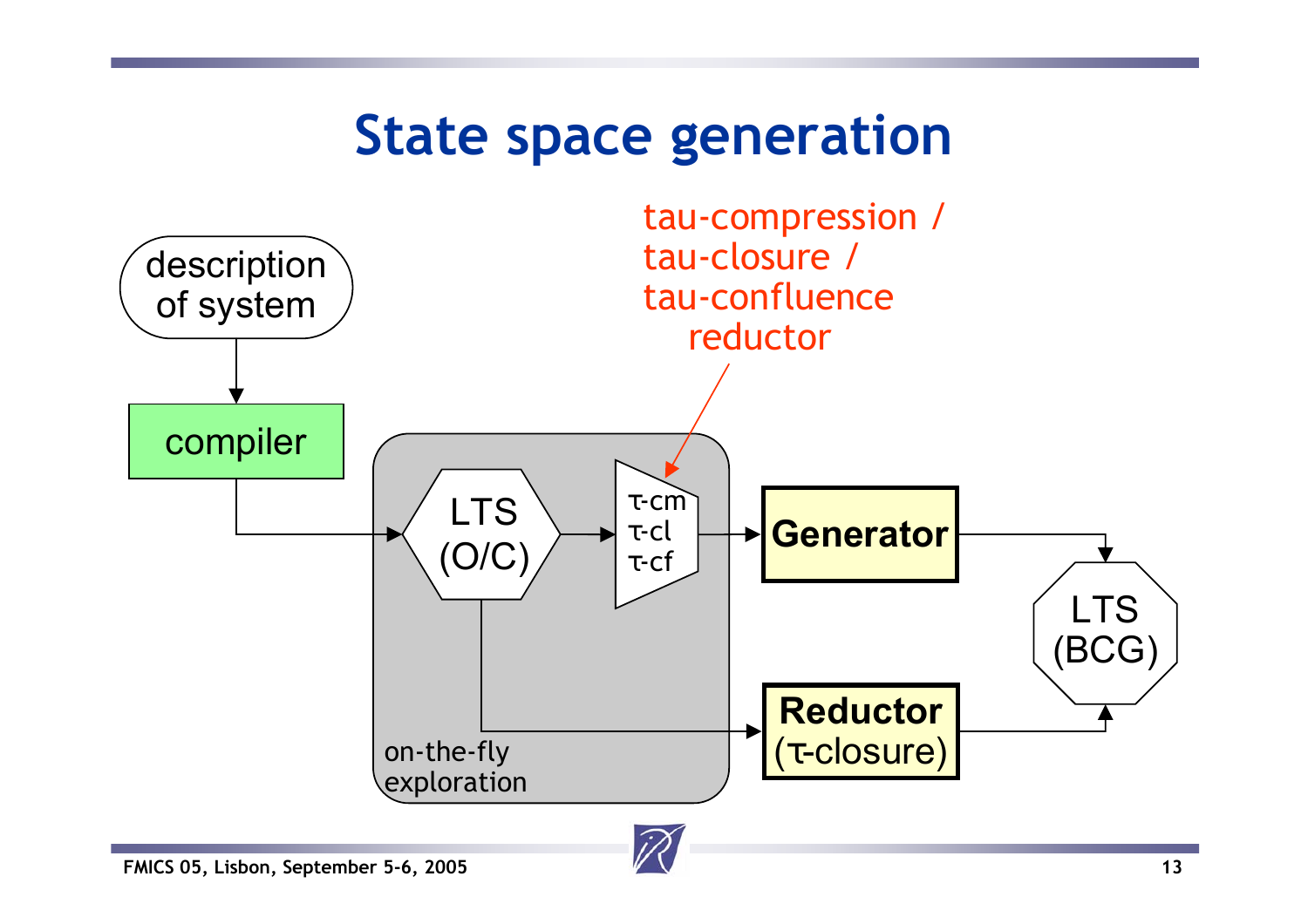#### **Generator/reductors vs. Generator (LTS size)**

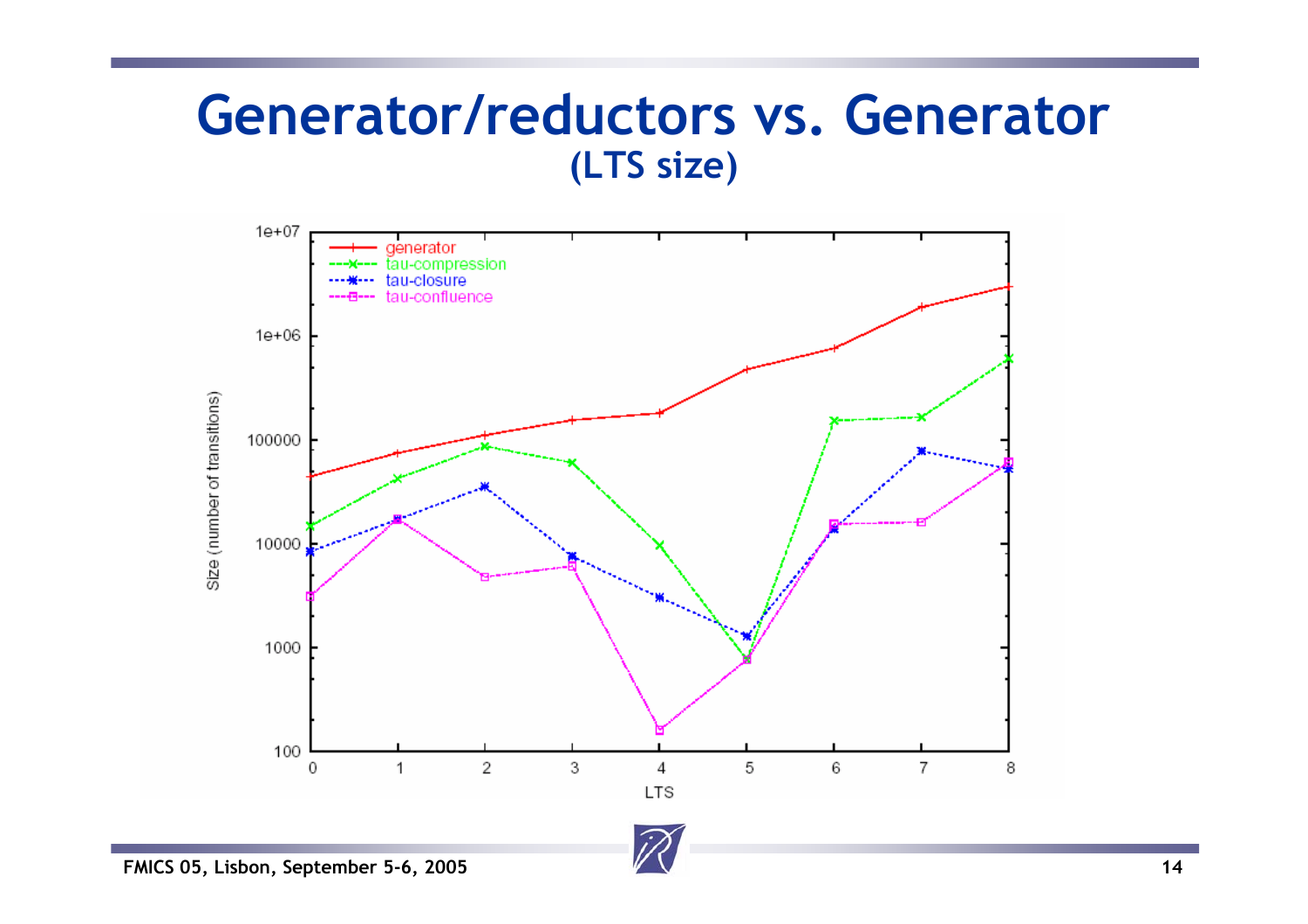#### **Generator/reductors vs. Generator (time)**

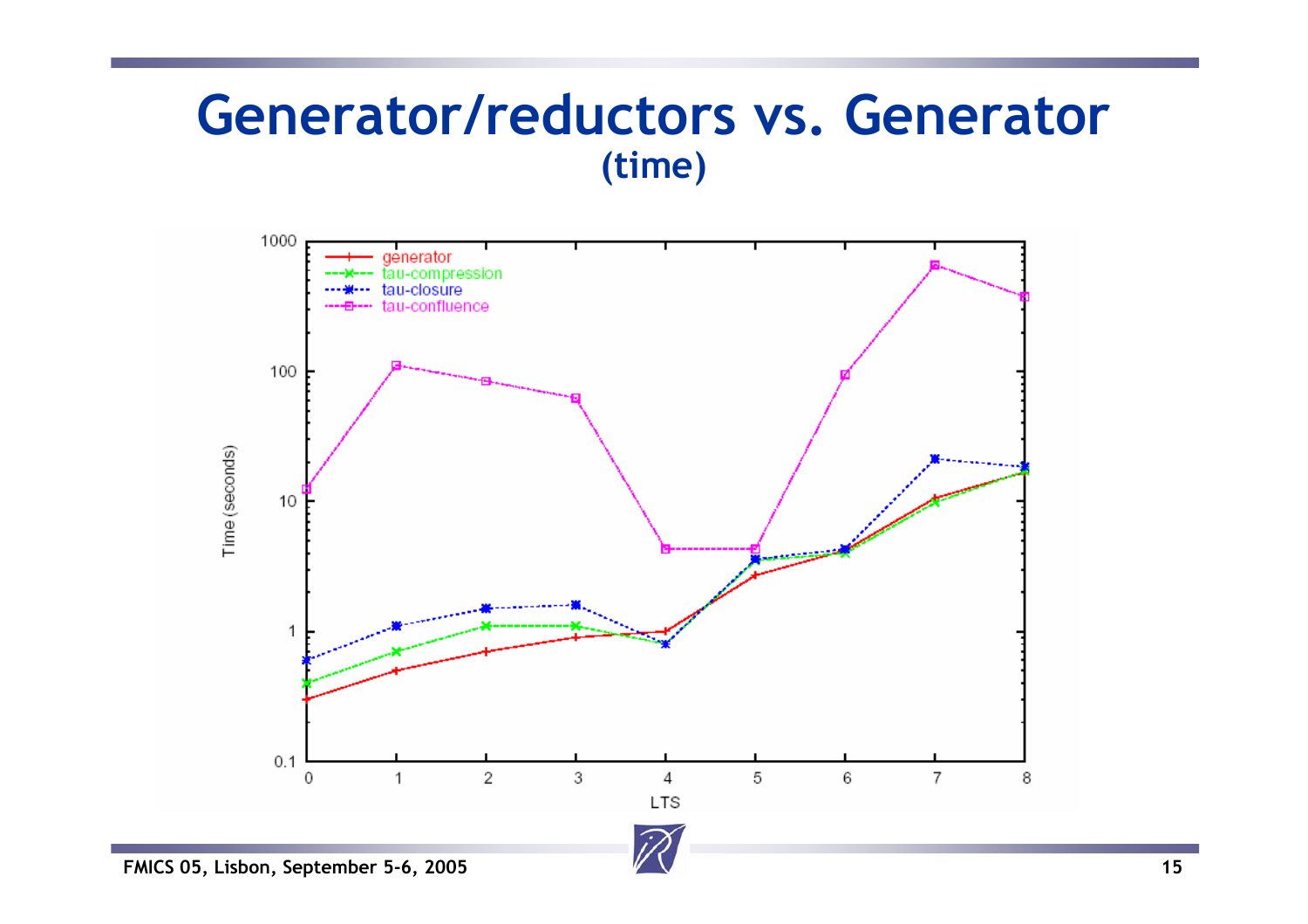### **Generator/**τ**-closure vs. Reductor (LTS size)** disk space shortage

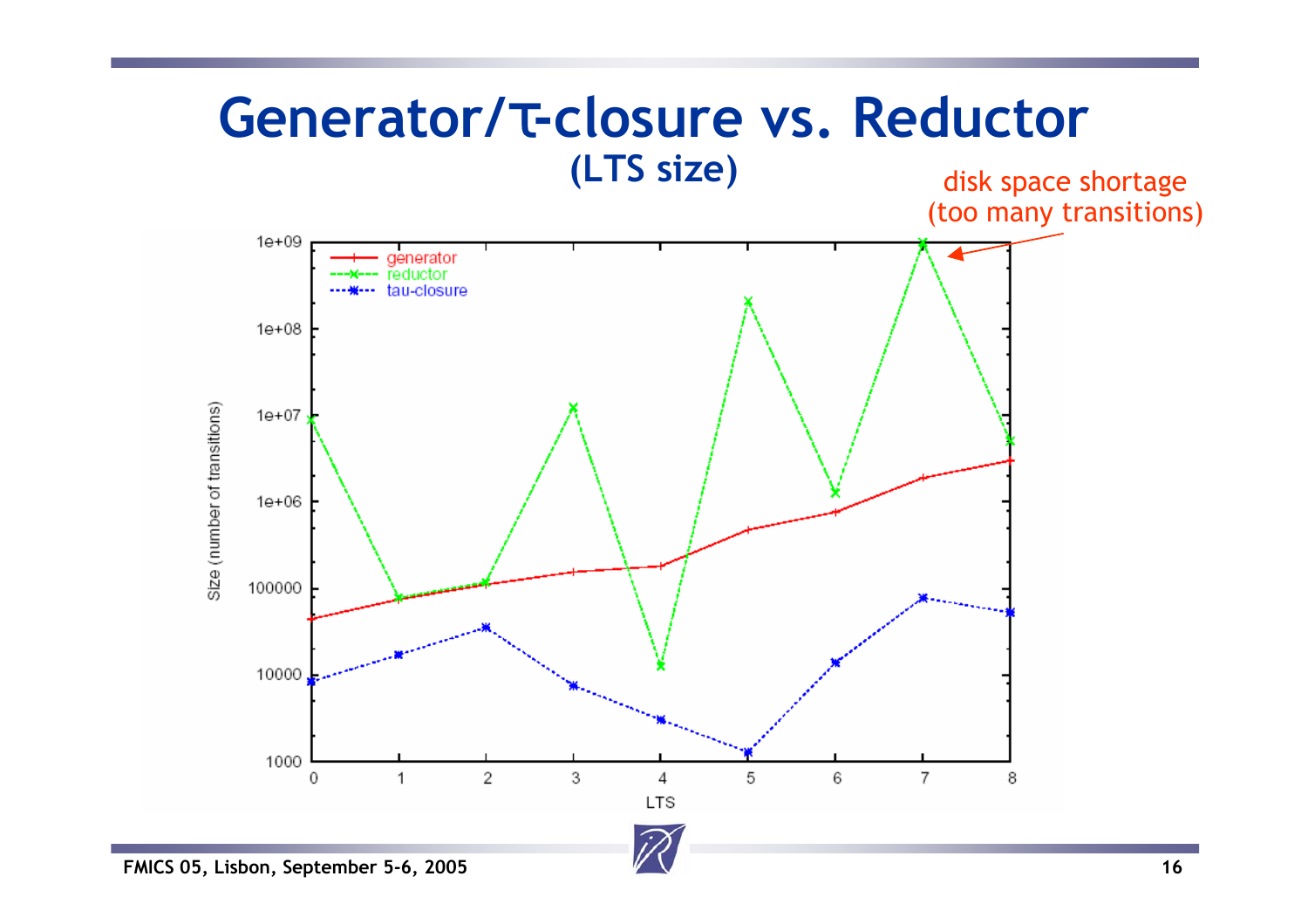### **Generator/**τ**-closure vs. Reductor (time)** disk space shortage

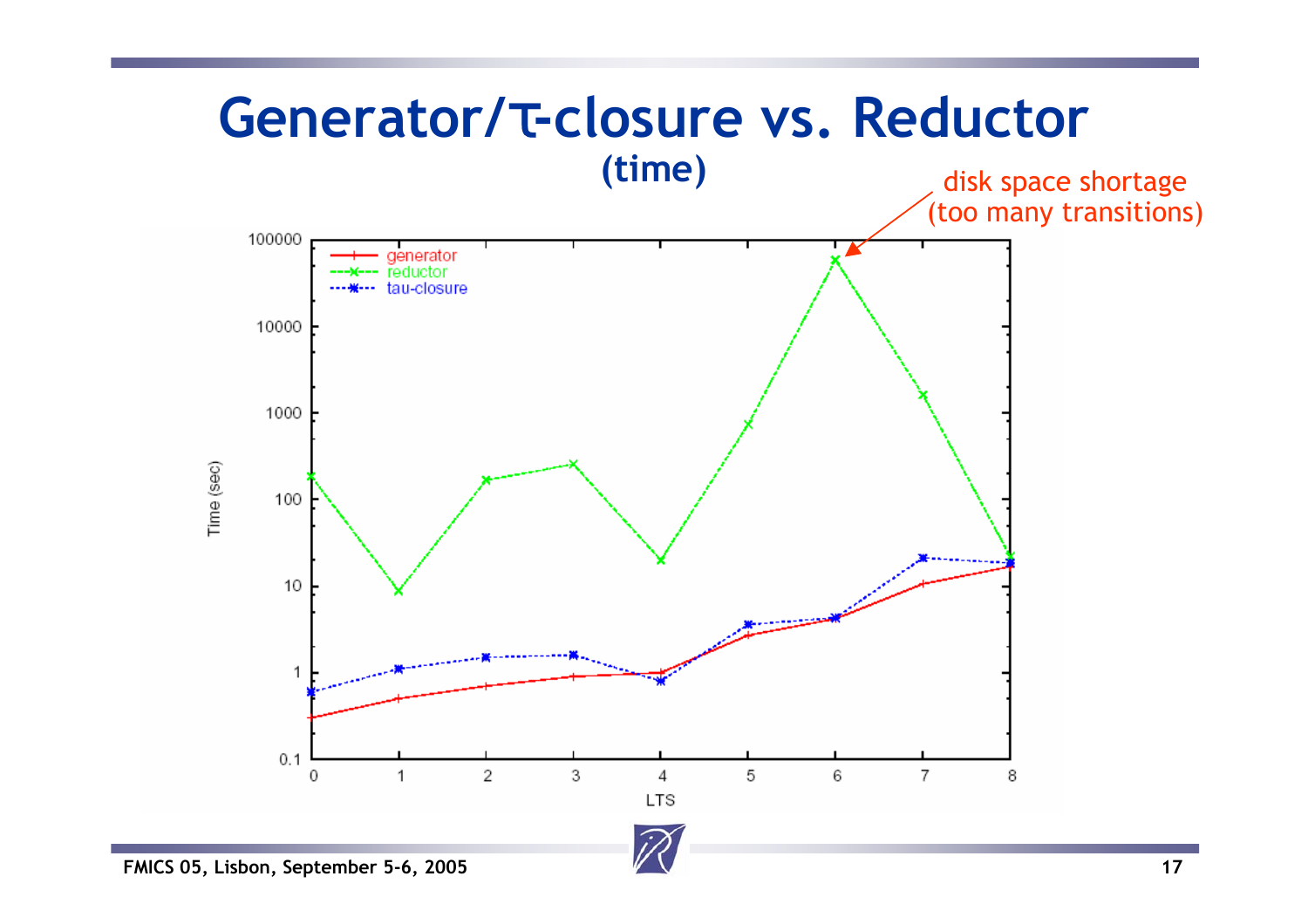## **Model checking**

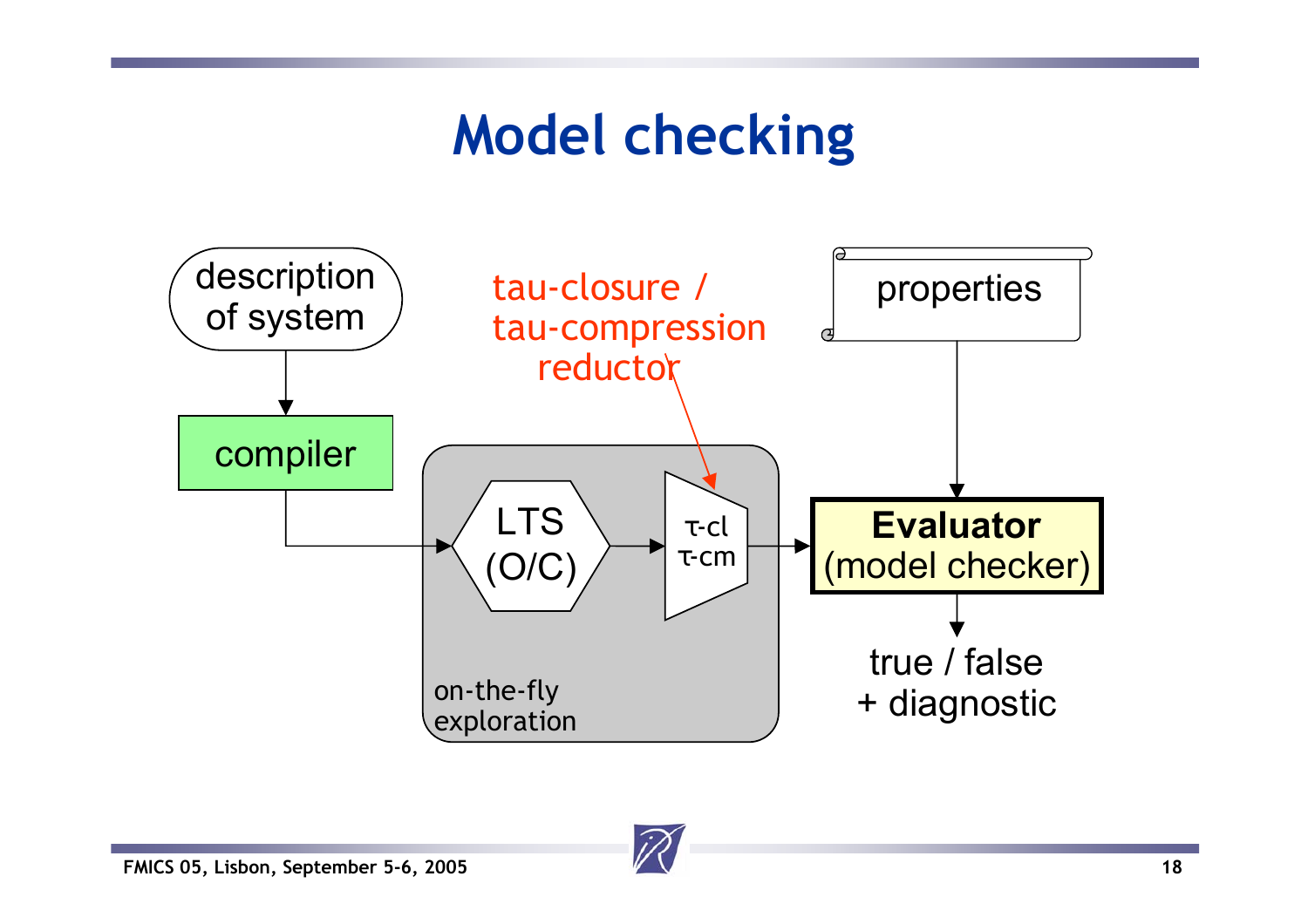# **Temporal logic properties**

- •• Regular alternation-free µ-calculus [Mateescu-Sighireanu-02]
- • Two properties considered:
	- P1:  $\lceil$  true\* . a . (not b)\* . c ] false safety /  $\tau^*$ .a /  $\tau$ -closure
	- P2:  $\lceil$  true\* . a  $\rceil$  < true\* . b > true

liveness / branching / τ-compression

- Actions a, b, c are chosen such that P1, P2 are true (worst-case)
- •• Actions other than a, b, c are hidden during check (increase reduction)

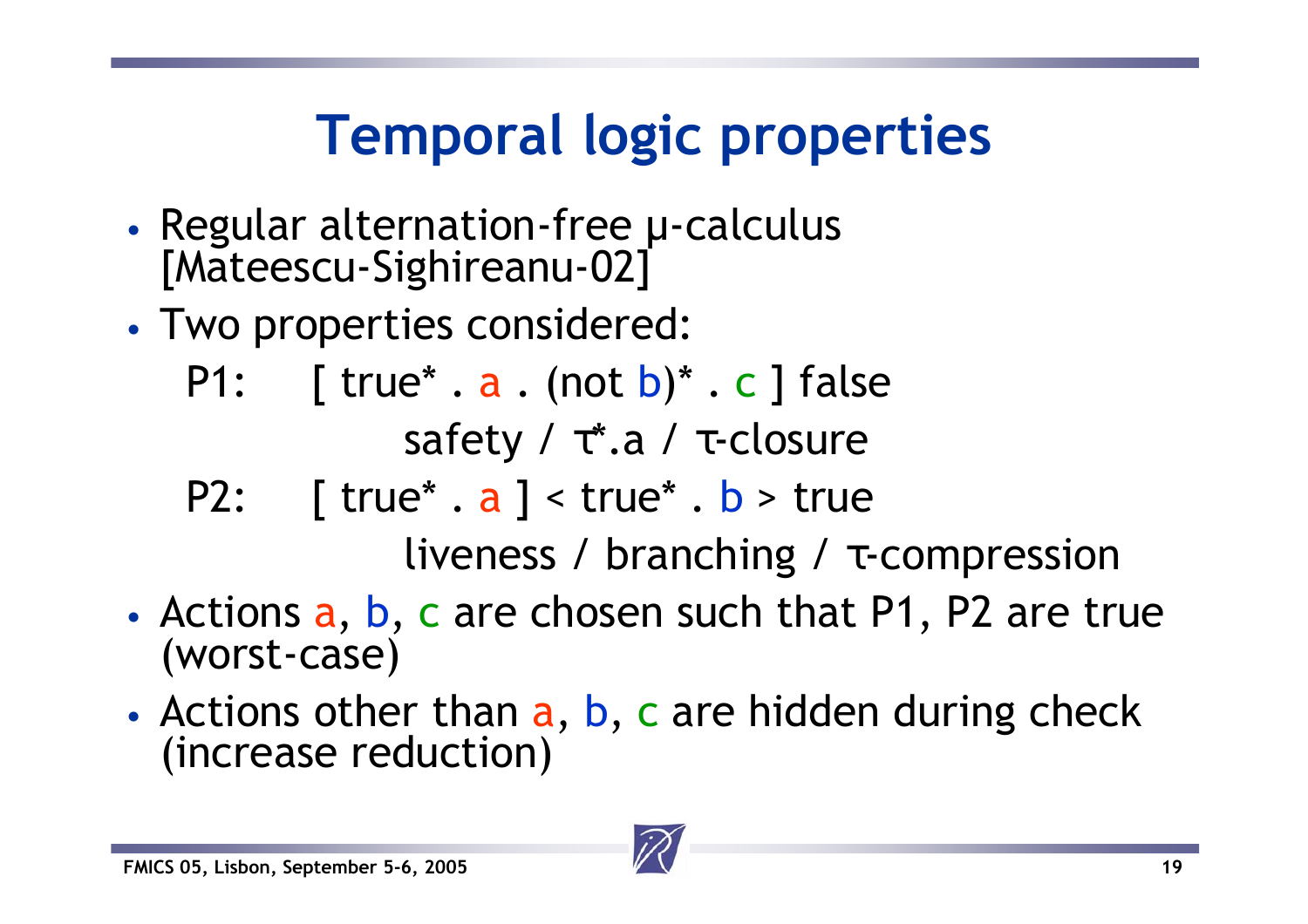### **Evaluator/**τ**-closure vs. Evaluator (time - property P1)**

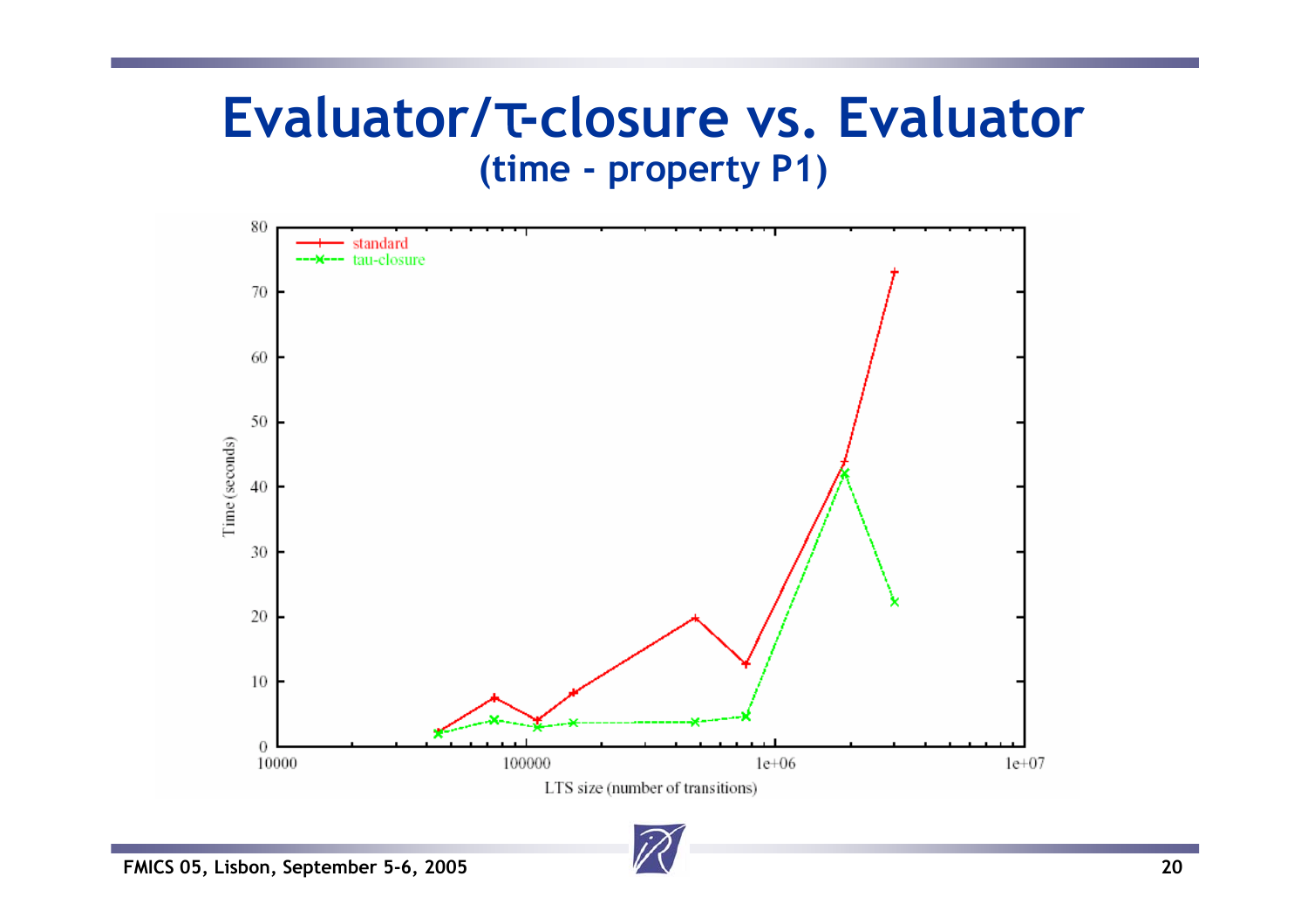### **Evaluator/**τ**-closure vs. Evaluator (memory - property P1)**

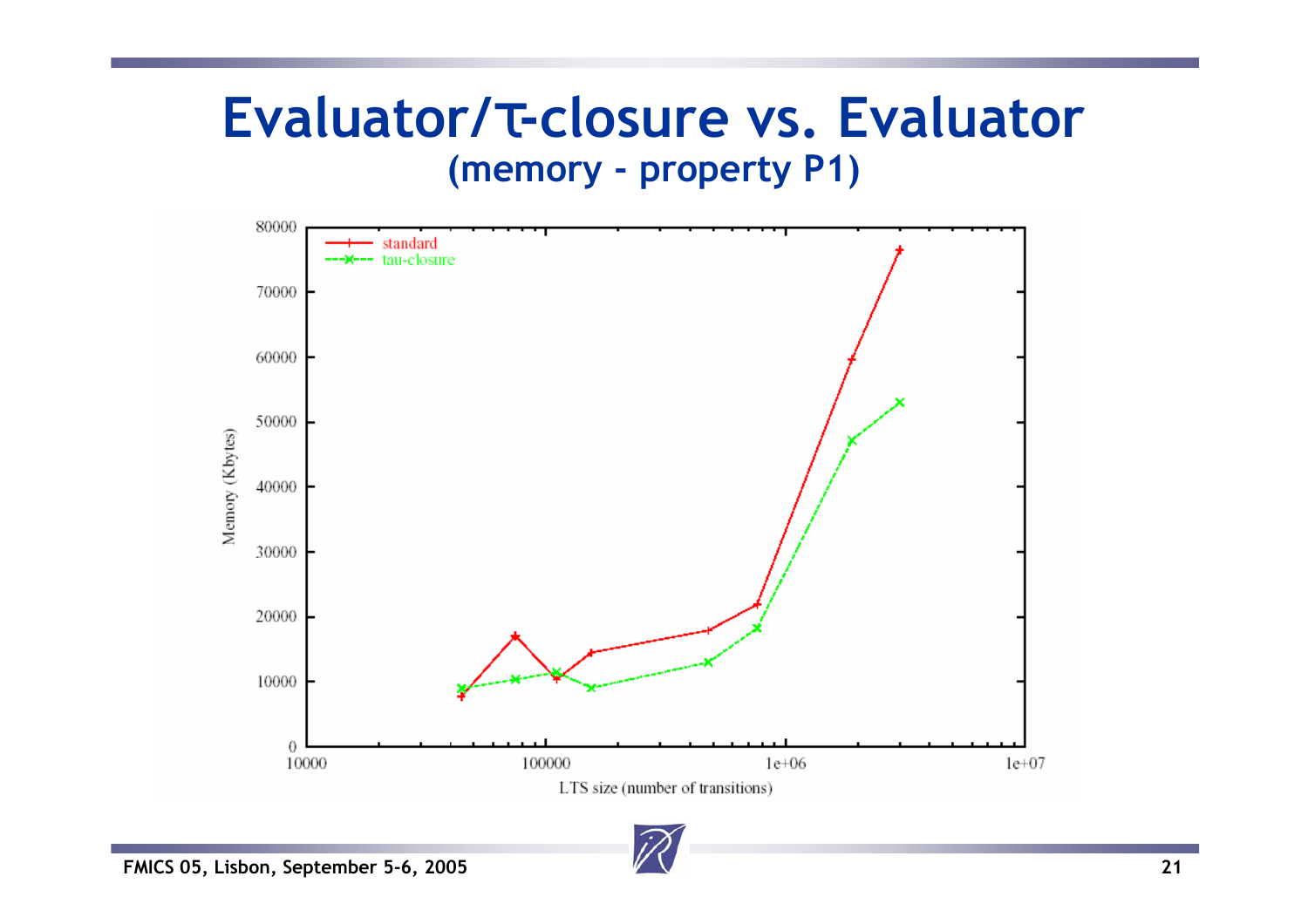### **Evaluator/**τ**-compression vs. Evaluator (time - property P2)**

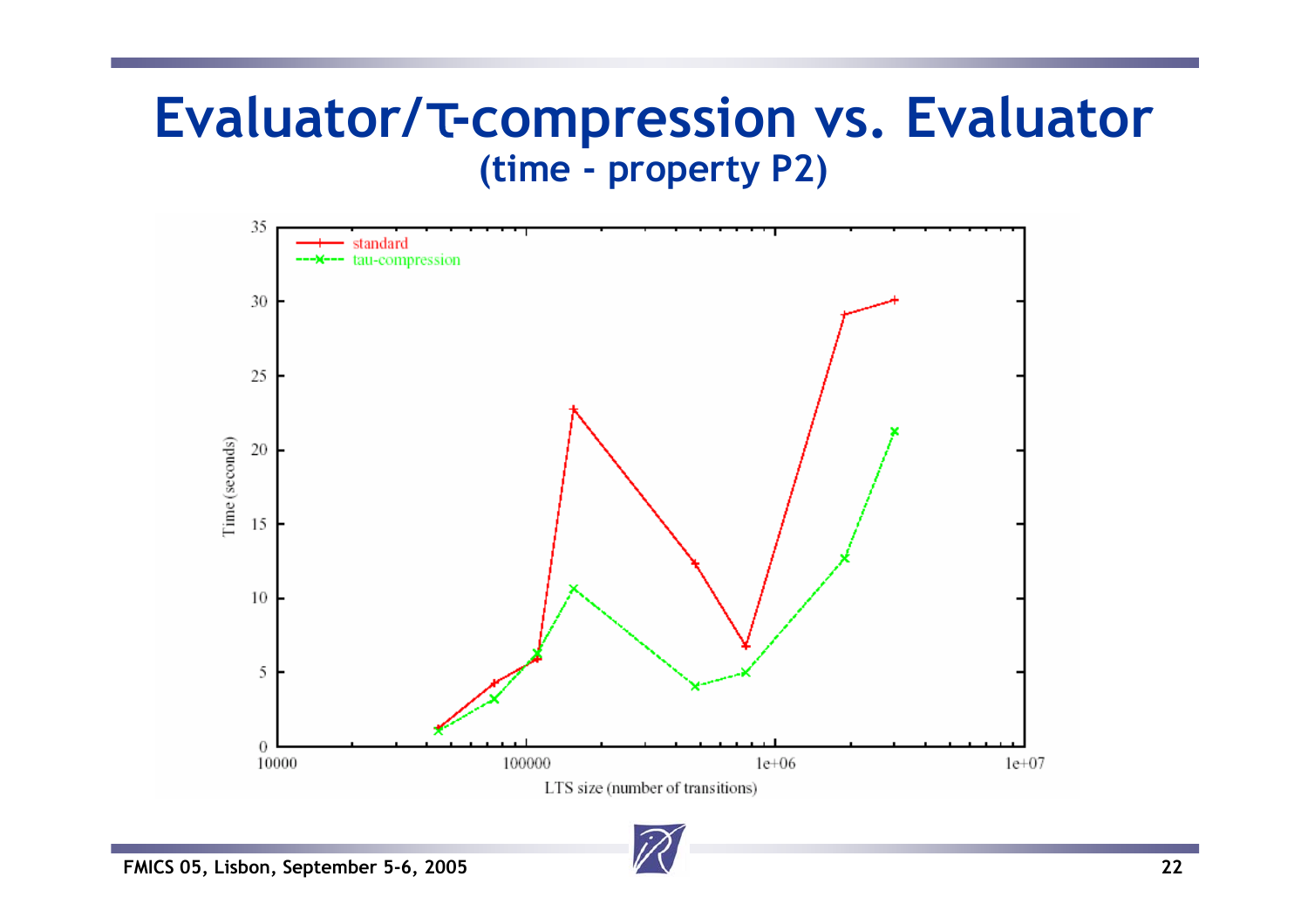### **Evaluator/**τ**-compression vs. Evaluator (memory - property P2)**



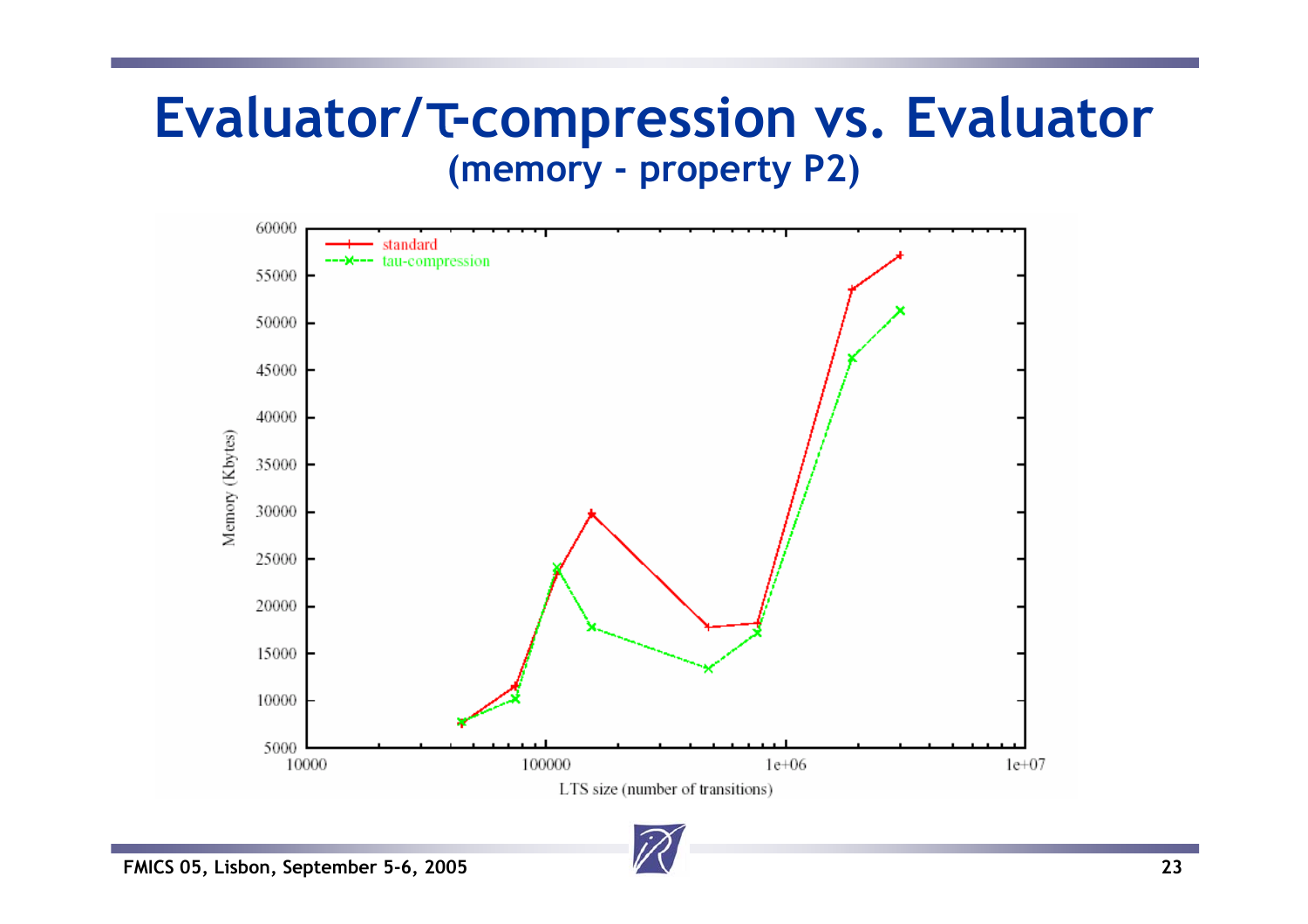## **Equivalence checking**

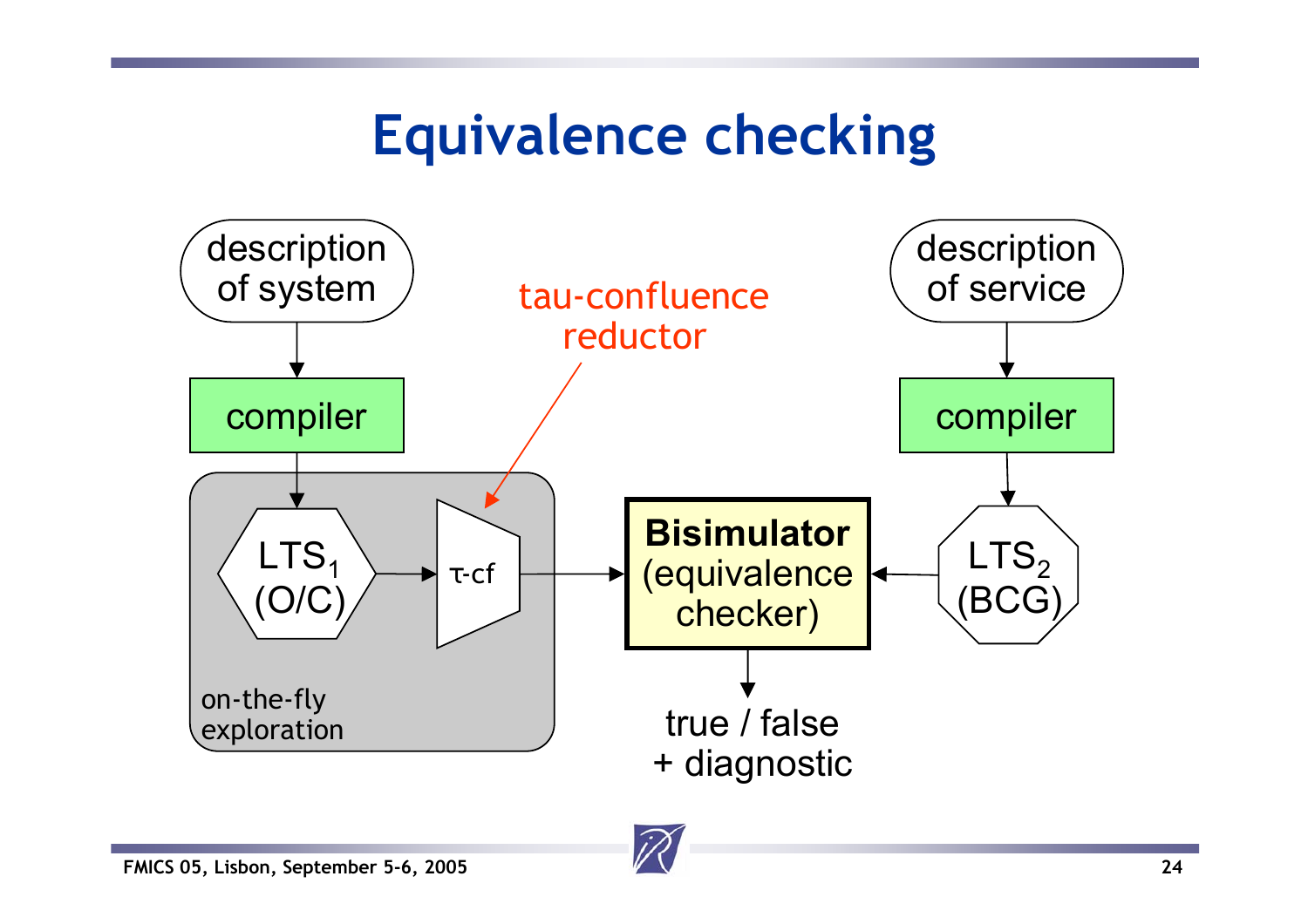#### **Bisimulator/**τ**-confluence vs. Bisimulator (time – observational equivalence)**

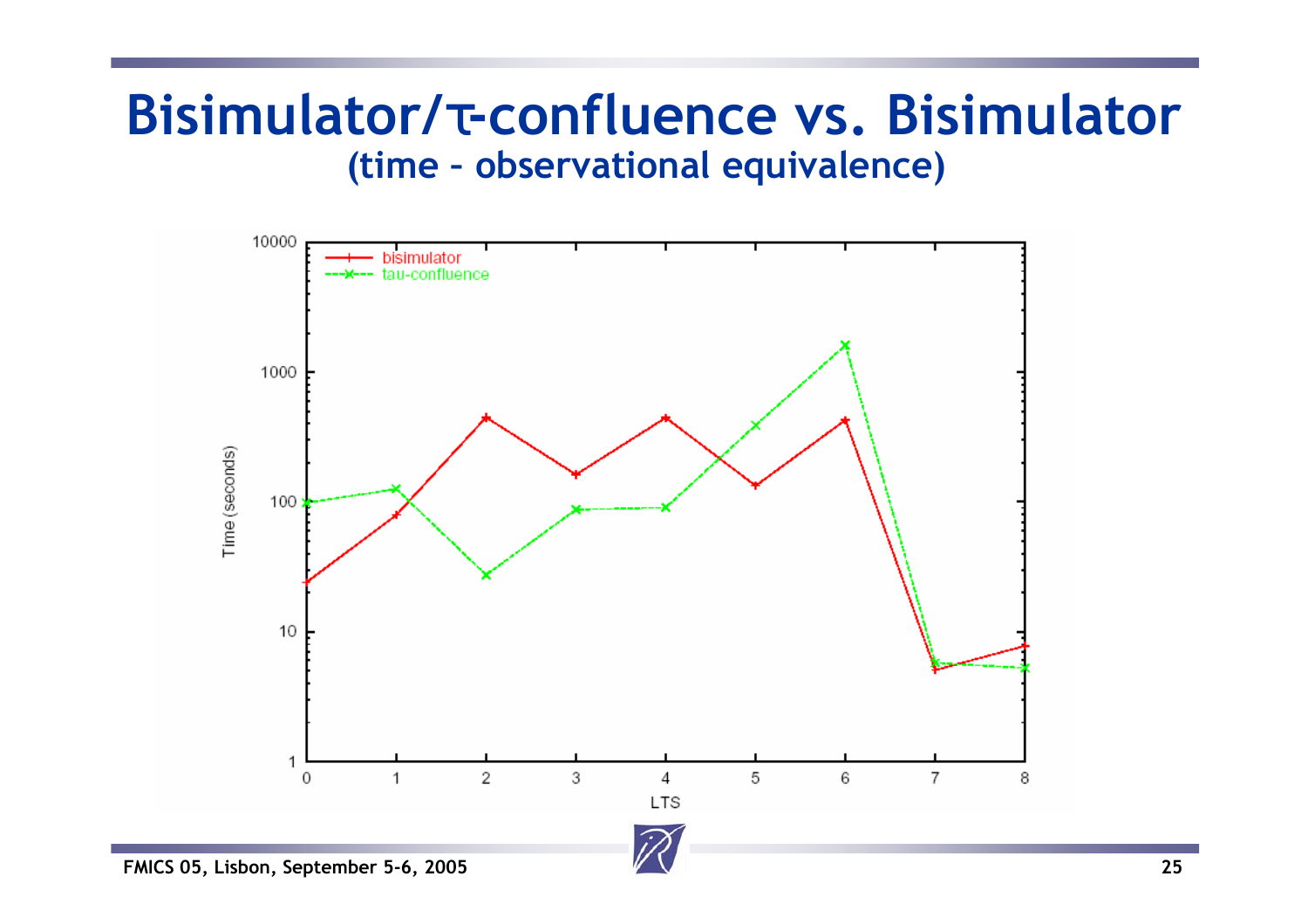#### **Bisimulator/**τ**-confluence vs. Bisimulator (memory – observational equivalence)**